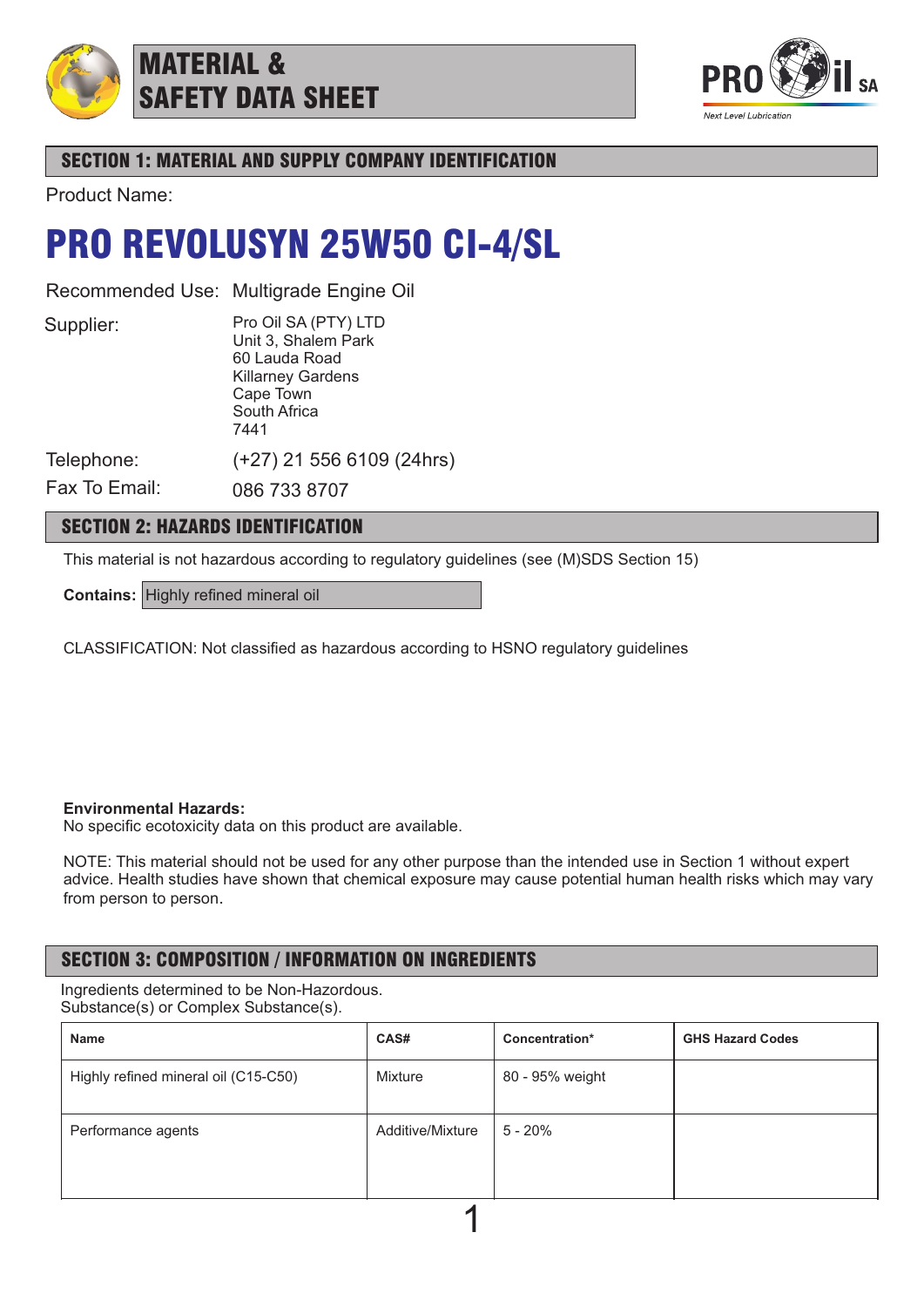

### SECTION 4: FIRST AID MEASURES

### **INHALATION**

Remove from further exposure. For those providing assistance, avoid exposure to yourself or others. Use adequate respiratory protection. If respiratory irritation, dizziness, nausea, or unconsciousness occurs, seek immediate medical assistance. If breathing has stopped, assist ventilation with a mechanical device or use mouth-to-mouth resuscitation.

### **SKIN CONTACT**

Wash contact areas with soap and water. If product is injected into or under the skin, or into any part of the body, regardless of the appearance of the wound or its size, the individual should be evaluated immediately by a physician as a surgical emergency. Even though initial symptoms from high pressure injection may be minimal or absent, early surgical treatment within the first few hours may significantly reduce the ultimate extent of injury.

### **EYE CONTACT**

Flush thoroughly with water. If irritation occurs, get medical assistance.

### **INGESTION**

First aid is normally not required. Seek medical attention if discomfort occurs.

## **NOTE TO PHYSICIAN**

None

### SECTION 5: FIRE FIGHTING MEASURES

### **EXTINGUISHING MEDIA**

**Appropriate Extinguishing Media:** Use water fog, foam, dry chemical or carbon dioxide (CO2) to extinguish flames.

**Inappropriate Extinguishing Media:** Straight streams of water

### **FIRE FIGHTING**

**Fire Fighting Instructions:** Evacuate area. Prevent run-off from fire control or dilution from entering streams, sewers or drinking water supply. Fire-fighters should use standard protective equipment and in enclosed spaces, self-contained breathing apparatus (SCBA). Use water spray to cool fire exposed surfaces and to protect personnel.

**Hazardous Combustion Products:** Combustible material

## SECTION 6: ACCIDENTAL RELEASE MEASURES

### **NOTIFICATION PROCEDURES**

In the event of a spill or accidental release, notify relevant authorities in accordance with all applicable regulations.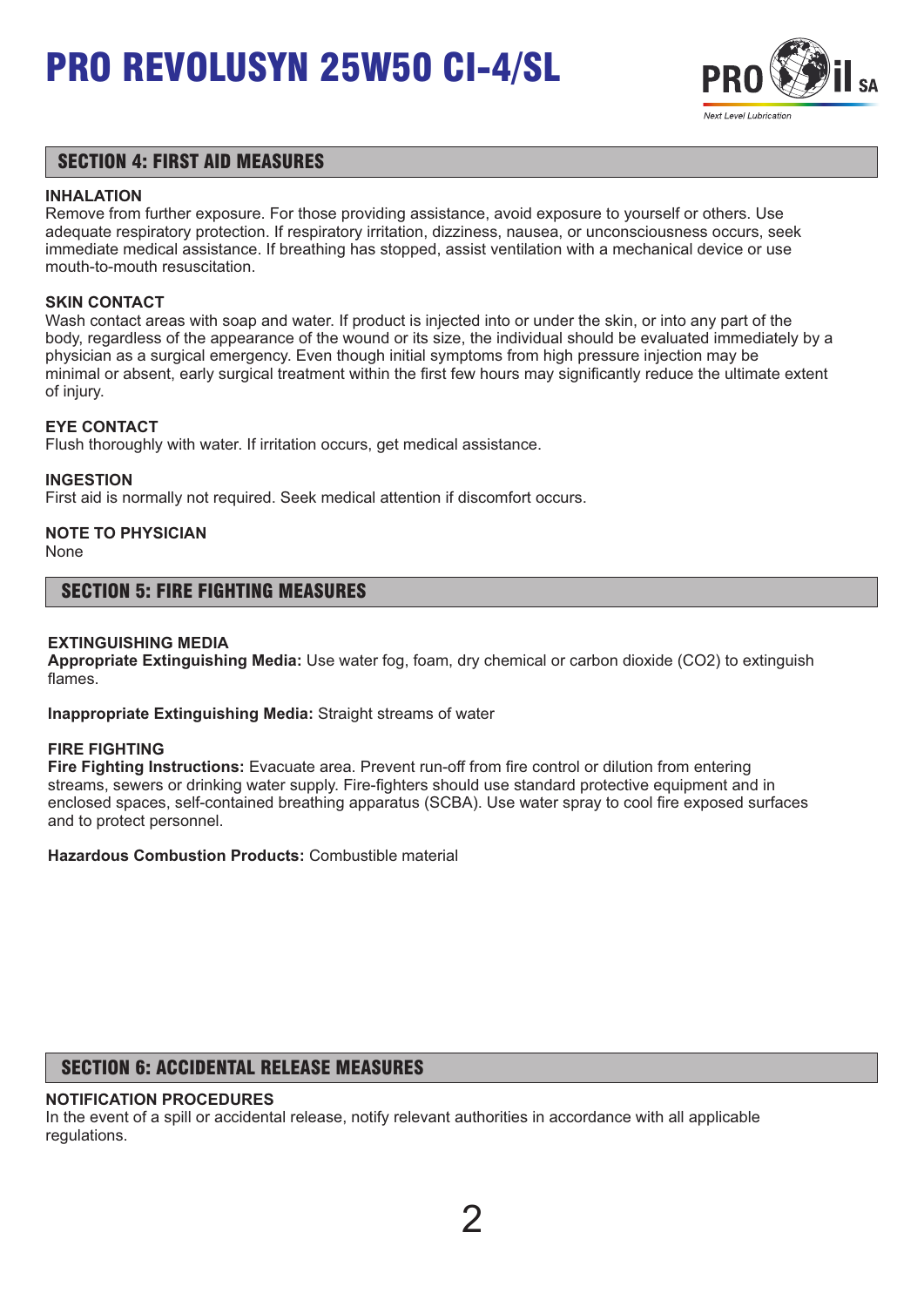

### **PROTECTIVE MEASURES**

Avoid contact with spilled material. See Section 5 for fire fighting information. See the Hazard Identification Section for Significant Hazards. See Section 4 for First Aid Advice. See Section 8 for advice on the minimum requirements for personal protective equipment. Additional protective measures may be necessary, depending on the specific circumstances and/or the expert judgment of the emergency responders.

**For emergency responders:** Respiratory protection: respiratory protection will be necessary only in special cases, e.g., formation of mists. Half-face or full-face respirator with filter(s) for dust/organic vapor or Self Contained Breathing Apparatus (SCBA) can be used depending on the size of spill and potential level of exposure. If the exposure cannot be completely characterized or an oxygen deficient atmosphere is possible or anticipated, SCBA is recommended. Work gloves that are resistant to hydrocarbons are recommended. Gloves made of polyvinyl acetate (PVA) are not water-resistant and are not suitable for emergency use. Chemical goggles are recommended if splashes or contact with eyes is possible. Small spills: normal antistatic work clothes are usually adequate. Large spills: full body suit of chemical resistant, antistatic material is recommended.

### **SPILL MANAGEMENT**

**Land Spill:** Stop leak if you can do so without risk. Recover by pumping or with suitable absorbent.

**Water Spill:** Stop leak if you can do so without risk. Confine the spill immediately with booms. Warn other shipping. Remove from the surface by skimming or with suitable absorbents. Seek the advice of a specialist before using dispersants.

Water spill and land spill recommendations are based on the most likely spill scenario for this material; however, geographic conditions, wind, temperature, (and in the case of a water spill) wave and current direction and speed may greatly influence the appropriate action to be taken. For this reason, local experts should be consulted. Note: Local regulations may prescribe or limit action to be taken.

#### **ENVIRONMENTAL PRECAUTIONS**

**Large Spills:** Dyke far ahead of liquid spill for later recovery and disposal. Prevent entry into waterways, sewers, basements or confined areas.

### SECTION 7: HANDLING AND STORAGE

#### **HANDLING**

Avoid eye contact and repeated or prolonged skin contact. Avoid inhalation of vapour, mist or aerosols.

### **STORAGE**

Store in a cool, dry, well-ventilated place and out of direct sunlight. Store away from foodstuffs. Store away from incompatible materials described in Section 10. Store away from sources of heat and/or ignition. Keep container standing upright. Keep containers closed when not in use - check regularly for leaks.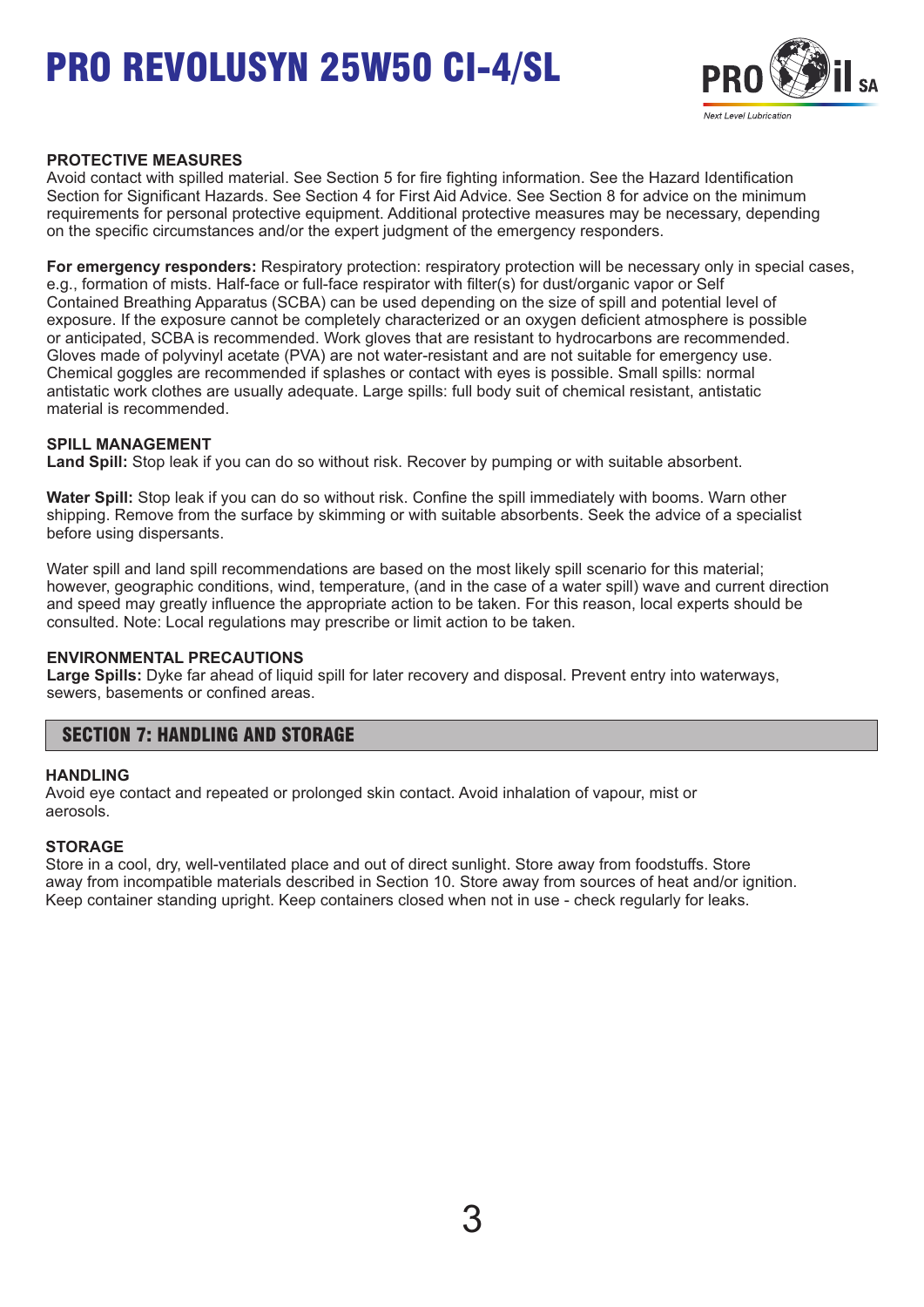

### SECTION 8: EXPOSURE CONTROL / PERSONAL PROTECTION

#### GENERAL CONSIDERATIONS:

Consider the potential hazards of this material (see Section 2), applicable exposure limits, job activities, and other substances in the work place when designing engineering controls and selecting personal protective equipment. If engineering controls or work practices are not adequate to prevent exposure to harmful levels of this material, the personal protective equipment listed below is recommended. The user should read and understand all instructions and limitations supplied with the equipment since protection is usually provided for a limited time or under certain circumstances.

### ENGINEERING CONTROLS:

Use in a well-ventilated area.

### **PERSONAL PROTECTIVE EQUIPMENT**

**Eye/Face Protection:** No special eye protection is normally required. Where splashing is possible, wear safety glasses with side shields as a good safety practice.

**Skin Protection:** No special protective clothing is normally required. Where splashing is possible, select protective clothing depending on operations conducted, physical requirements and other substances in the workplace. Suggested materials for protective gloves include: 4H (PE/EVAL), Nitrile Rubber, Silver Shield, Viton.

**Respiratory Protection:** No respiratory protection is normally required. If user operations generate an oil mist, determine if airborne concentrations are below the occupational exposure limit for mineral oil mist. If not, wear an approved respirator that provides adequate protection from the measured concentrations of this material. For air-purifying respirators use a particulate cartridge.

Use a positive pressure air-supplying respirator in circumstances where air-purifying respirators may not provide adequate protection.

Occupational Exposure Limits:

| Component                                          | Country/Agency | TWA                 | STEL              |     | Ceiling Notation |
|----------------------------------------------------|----------------|---------------------|-------------------|-----|------------------|
| Highly refined mineral oil (C15 - C50) ACGIH       |                | $5 \,\mathrm{mq/m}$ | $10 \text{ mg/m}$ | $-$ | $- -$            |
| Highly refined mineral oil (C15 - C50) New Zealand |                | $5 \text{ ma/m}$ 3  | 10 mg/m3          | ——  | $- -$            |

Consult local authorities for appropriate values.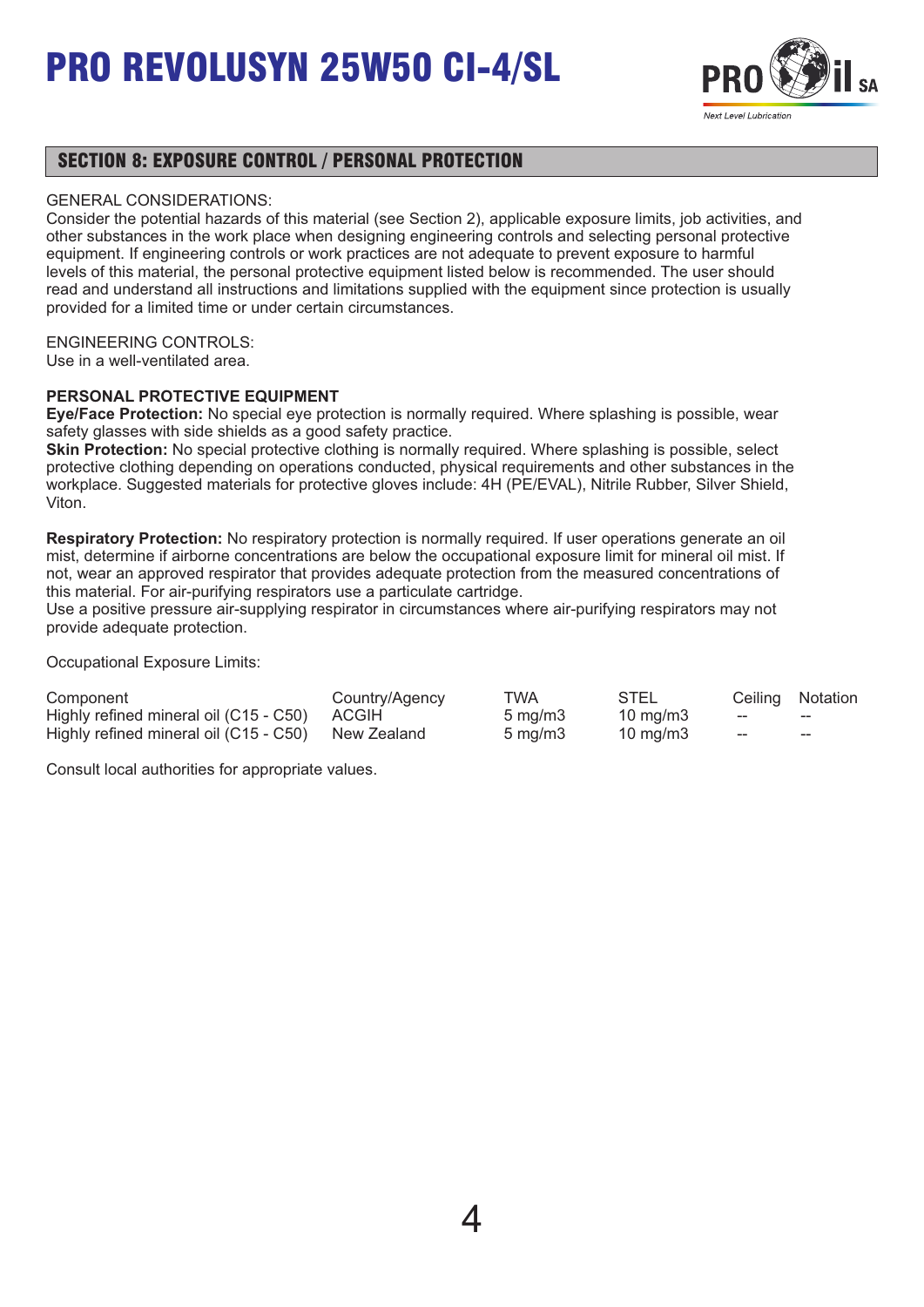

## SECTION 9: PHYSICAL AND CHEMICAL PROPERTIES

**Note: Physical and chemical properties are provided for safety, health and environmental considerations only and may not fully represent product specifications. Contact the Supplier for additional information.**

### **GENERAL INFORMATION**

Physical State: Liquid Colour: Bright / Clear Odour: Petroleum

### **IMPORTANT HEALTH, SAFETY, AND ENVIRONMENTAL INFORMATION**

Relative Density (at 20 °C): 0.8664 kg/l Flammability (Solid, Gas): N/A Flash Point: >200°C Flammable Limits (Approximate volume % in air): N/D Autoignition Temperature: N/D Boiling Point / Range: >300°C Vapour Density (Air = 1): N/D Vapour Pressure at 38.7ºC: N/D pH: N/A Solubility in Water: Insoluble in water **Viscosity @ 40 °cSt 220 Viscosity @ 100 ° cSt 20.1** Oxidizing Properties: See Hazards Identification Section.

### **OTHER INFORMATION**

Freezing Point: N/D Melting Point: N/A Pour Point: -19 °C

## SECTION 10: STABILITY AND REACTIVITY

STABILITY: Material is stable under normal conditions.

CONDITIONS TO AVOID: Excessive heat. High energy sources of ignition.

INCOMPATIBLE MATERIALS: Strong oxidisers

HAZARDOUS DECOMPOSITION PRODUCTS: Oxides of carbon and nitrogen, smoke and other toxic fumes

POSSIBILITY OF HAZARDOUS REACTIONS: No known hazardous reactions.

## SECTION 11: TOXICOLOGICAL INFORMATION

### **IMMEDIATE HEALTH EFFECTS**

**Eye: Not expected to cause prolonged or significant eye irritation. Eye Irritation: The eye irritation hazard is based on evaluation of data for similar materials or product components.** 

5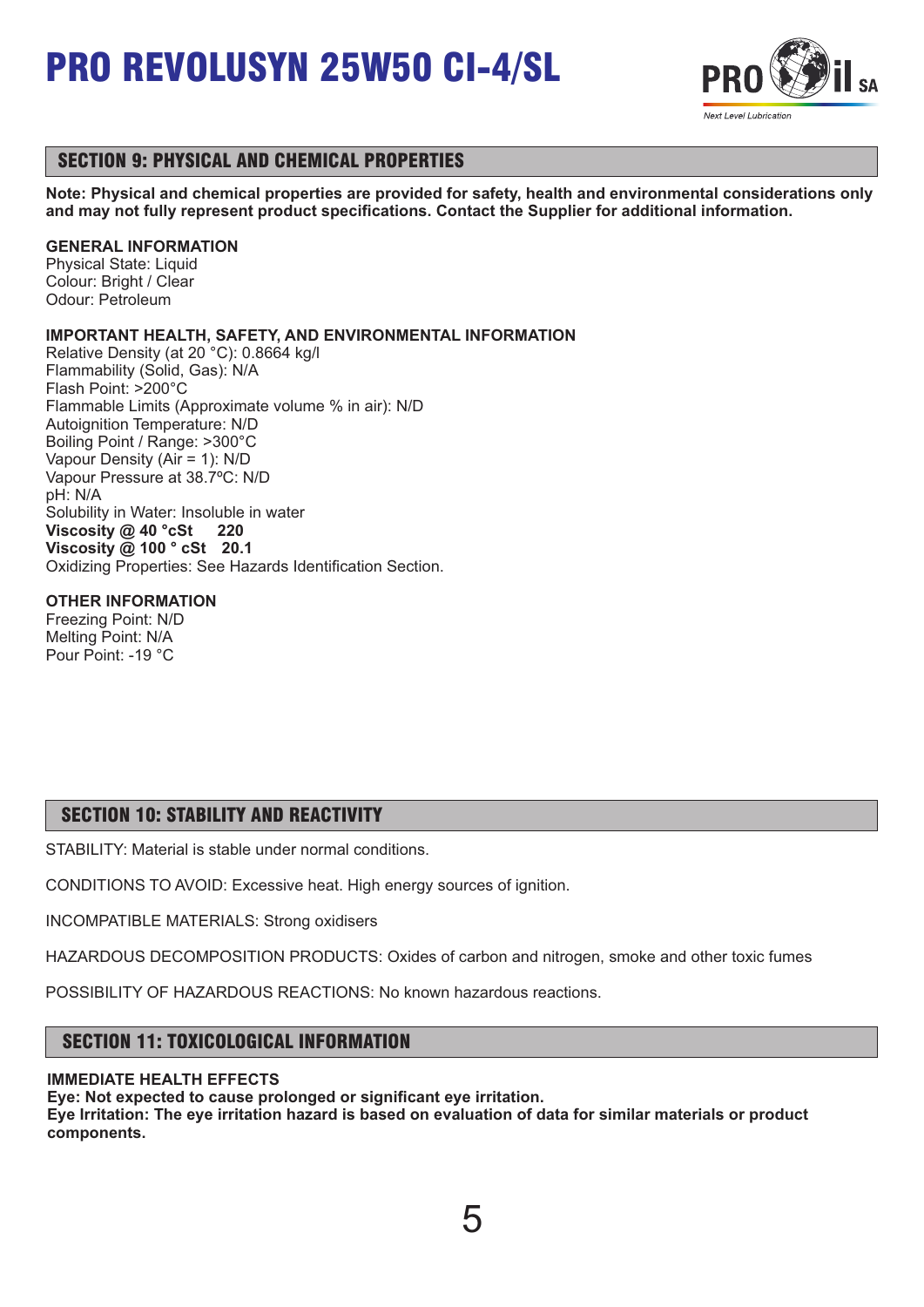

Skin: Contact with the skin is not expected to cause prolonged or significant irritation. Contact with the skin is not expected to cause an allergic skin response. Not expected to be harmful to internal organs if absorbed through the skin. High-Pressure Equipment Information: Accidental high-velocity injection under the skin of materials of this type may result in serious injury. Seek medical attention at once should an accident like this occur. The initial wound at the injection site may not appear to be serious at first; but, if left untreated, could result in disfigurement or amputation of the affected part.

Acute Dermal Toxicity: The acute dermal toxicity hazard is based on evaluation of data for similar materials or product components.

Skin Irritation: The skin irritation hazard is based on evaluation of data for similar materials or product components. Skin Sensitization: The skin sensitization hazard is based on evaluation of data for similar materials or product components.

Ingestion: Not expected to be harmful if swallowed. Acute Oral Toxicity: The acute oral toxicity hazard is based on evaluation of data for similar materials or product components.

Inhalation: Not expected to be harmful if inhaled. Contains a petroleum-based mineral oil. May cause respiratory irritation or other pulmonary effects following prolonged or repeated inhalation of oil mist at airborne levels above the recommended mineral oil mist exposure limit. Symptoms of respiratory irritation may include coughing and difficulty breathing. Acute Inhalation Toxicity: The acute inhalation toxicity hazard is based on evaluation of data for similar materials or product components.

Acute Toxicity Estimate: Not Determined

## SECTION 12: ECOLOGICAL INFORMATION

**ECOTOXICITY** 

This material is not expected to be harmful to aquatic organisms.

The product has not been tested. The statement has been derived from the properties of the individual components.

This material contains one or more components that have a branched alkylphenol impurity that is highly toxic to aquatic organisms (disclosed in Section 3). The components containing the impurity have been tested and are not toxic to aquatic organisms. Therefore the data in Section 3 for the alkylphenol impurity should not be used to classify the product for aquatic toxicity. **MOBILITY** No data available. PERSISTENCE AND DEGRADABILITY This material is not expected to be readily biodegradable. The biodegradability of this material is based on

an evaluation of data for the components or a similar material.

The product has not been tested. The statement has been derived from the properties of the individual

components.

POTENTIAL TO BIOACCUMULATE Bioconcentration Factor: No data available.

Octanol/Water Partition Coefficient: No data available

### SECTION 13: DISPOSAL CONSIDERATIONS

Disposal recommendations based on material as supplied. Disposal must be in accordance with current applicable laws and regulations, and material characteristics at time of disposal.

#### **DISPOSAL RECOMMENDATIONS**

The generation of waste should be avoided or minimized wherever possible. Significant quantities of waste product residues should not be disposed of viathe foul sewer but processed in a suitable effluent treatment plant. Dispose of surplus and non-recyclable products via a licensed waste disposal contractor. Disposal of this product, solutions and any by-products should at all times comply with the requirements of environmental protection and waste disposal legislation and any regional local authority requirements. Waste packaging should be recycled. Incineration or landfill should only be considered when recycling is not feasible. This material and its container must be disposed of in a safe way. Care should be taken when handling emptied containers that have not been cleaned or rinsed out.

**Empty Container Warning:** Empty Container Warning (where applicable): Empty containers may contain residue and can be dangerous. Do not attempt to refill or clean containers without proper instructions. Empty drums should be completely drained and safely stored until appropriately reconditioned or disposed. Empty containers should be taken for recycling, recovery, or disposal through suitably qualified or licensed contractor and in accordance with governmental regulations. DO NOT PRESSURISE, CUT, WELD, BRAZE, SOLDER, DRILL, GRIND, OR EXPOSE SUCH CONTAINERS TO HEAT, FLAME, SPARKS, STATIC ELECTRICITY, OR OTHER SOURCES OF IGNITION. THEY MAY EXPLODE AND CAUSE INJURY OR DEATH.